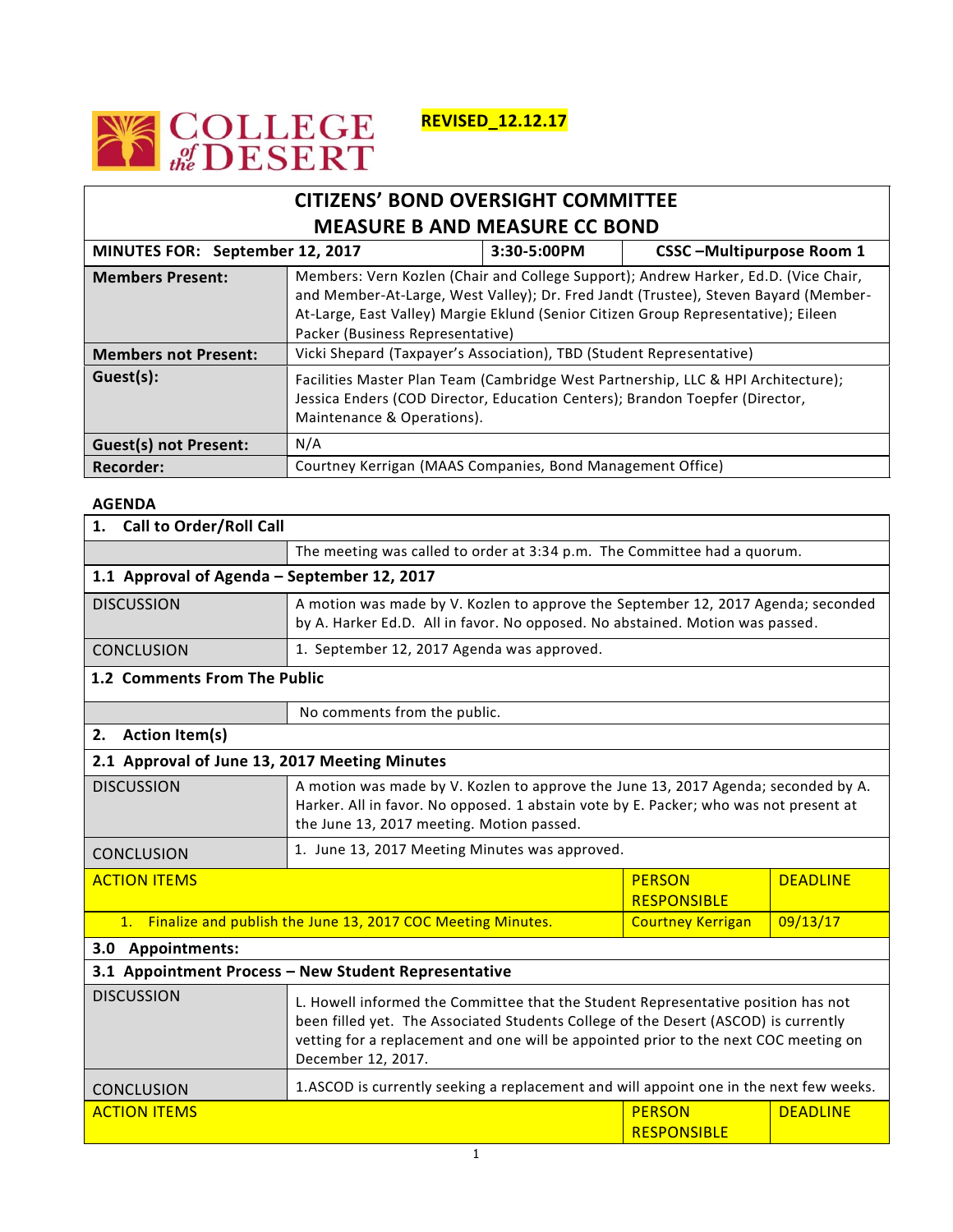## **None 4. Presentations: 4.1 Facilities Master Plan Presentation**  DISCUSSION L. Howell introduced Cambridge West Partnership, LLC and HPI Architecture as the District's new Facilities Master Planning team. They were selected over several proposals received after engaging in a RFP (request for proposal) process. This team have collaboratively worked on over 14 Facilities Master Plans, and planned over 2 million in academia space. The Facilities Master Plan will be completed in early February 2018. The following items were defined during the presentation discussion; **Educational Master Plan** (EMP) - collects data; demographic changes, job growth, and quantifying space for Programs. The Districts' EMP was recently updated and was adopted at the August Board of Trustees meeting. Educational Master Plans are updated on a regular basis, as required for Accreditation. **Facilities Master Plan** (FMP) - evaluates campus buildings and sites, utilities and infrastructure, traffic, parking and sustainability. **Educational Master Plan** and the **Facilities Master Plan –** are tied together to provide quantitative and qualitative measurements and illustrates long term planning. **Facilities Advisory Committee -** is a Presidents Committee consisting of representatives from all constituents groups, bargaining unit, senate, faculty, and classifieds.  **Preventative Maintenance Program -** performs a complete assessment of campus equipment to determine its current functionality; last completed in 2014. The District has \$2.6 million set aside for this program; ongoing efforts to update systems as needed which optimize campus efficiencies. **Team Presentation:**  Cambridge West Partnership, LLC and HPI Architecture provided PowerPoint Hand-outs that outlined their experience, approach and methodology. The salient points discussed are as follows; The EMP will be evaluated and used as a baseline for the FMP • Inventory and evaluations on all campus building (all sites). • Internal and External Outreach Communications; through small group sessions, surveys, community outreach, workshops and hands-on site analysis. Work with the Facilities Advisory Committee from the beginning to the end of the process, includes the following; A. Meet to identify their needs and objectives, learn about new programs and planned delivery method. B. Share feedback received from outreach campaign and obtain Advisory's response to feedback. Will deliver a comprehensive Facilities Master Plan by early February 2018 that will contain the following; A. Identify and provide recommendations of site or system improvement, secondary effects and impact for each project. B. Provide ways to sequence projects to try and minimize campus

- disruption, the need for swing space and to maximize bond dollars.
- C. Provide a link to both the institutional objectives and to the Educational Master Plan, while leveraging State and Local Dollars.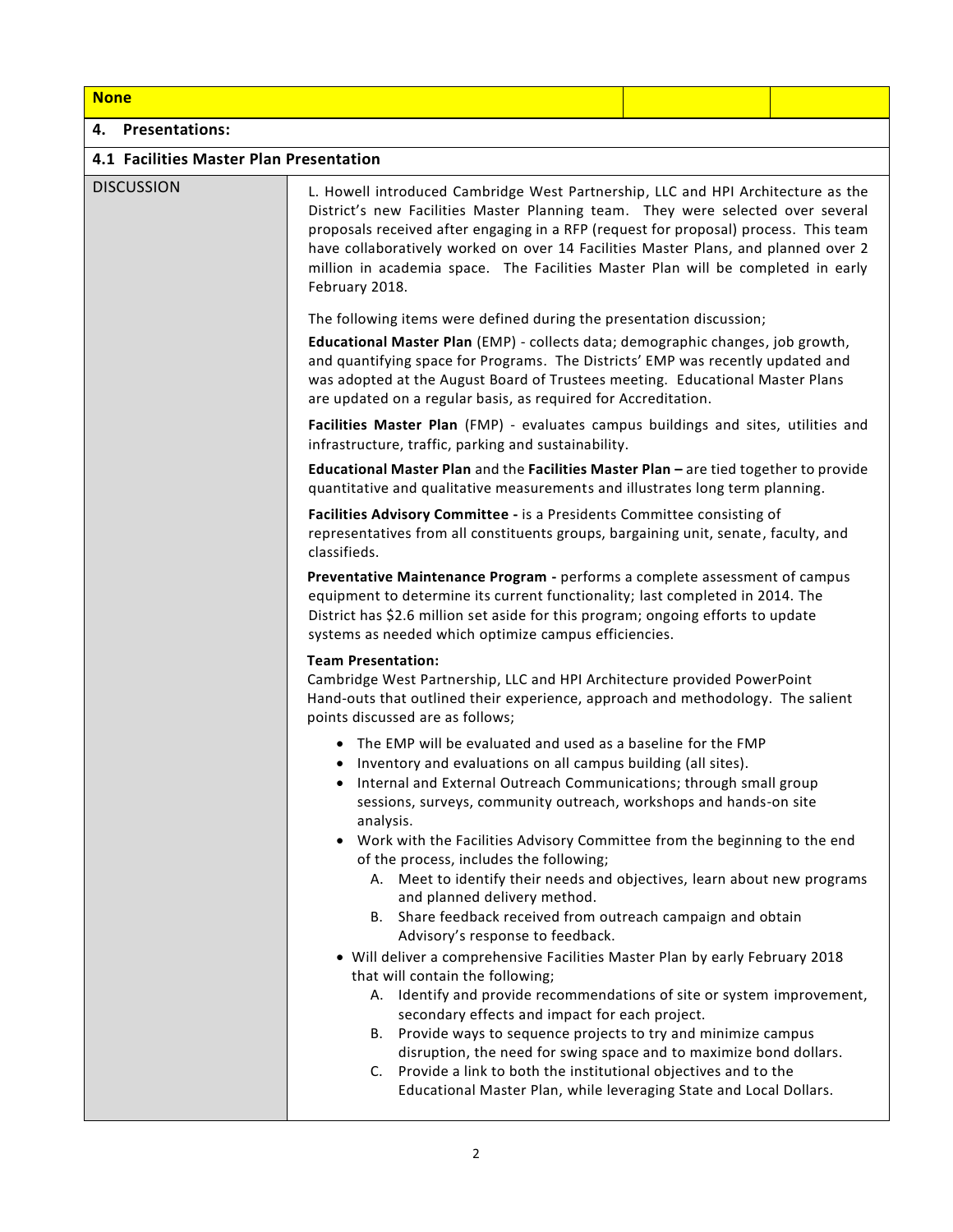| <b>CONCLUSSION</b>           | 1. Educational Master Plan was updated and adopted by the District in August 2017.<br>2. Cambridge West Partnership, LLC were awarded the Facilities Master Plan contract<br>through a Request for Proposal (RFP) process.<br>3. Facilities Master Plan efforts have commenced with completion in February 2018.<br>4. Both Plans are tied together to identify needs, changes and steps to implement.<br>5. Internal and external feedback will be conducted; to obtain community support.<br>The Facilities Master Plan is a roadmap for future planning and delivery of future<br>projects and programs.                                                                                                                                                                                                                                                                                 |                                     |                 |  |
|------------------------------|---------------------------------------------------------------------------------------------------------------------------------------------------------------------------------------------------------------------------------------------------------------------------------------------------------------------------------------------------------------------------------------------------------------------------------------------------------------------------------------------------------------------------------------------------------------------------------------------------------------------------------------------------------------------------------------------------------------------------------------------------------------------------------------------------------------------------------------------------------------------------------------------|-------------------------------------|-----------------|--|
| <b>ACTION ITEM</b>           |                                                                                                                                                                                                                                                                                                                                                                                                                                                                                                                                                                                                                                                                                                                                                                                                                                                                                             | <b>PERSON</b><br><b>RESPONSIBLE</b> | <b>DEADLINE</b> |  |
| <b>None</b>                  |                                                                                                                                                                                                                                                                                                                                                                                                                                                                                                                                                                                                                                                                                                                                                                                                                                                                                             |                                     |                 |  |
|                              | 4.2 Bond Projects Update & Bond Project Financial Report                                                                                                                                                                                                                                                                                                                                                                                                                                                                                                                                                                                                                                                                                                                                                                                                                                    |                                     |                 |  |
| <b>DISCUSSION</b>            | M. McGinnis reviewed all project and financial updates found on the Bond Citizens'<br>Oversight Committee Report dated September 12, 2017.                                                                                                                                                                                                                                                                                                                                                                                                                                                                                                                                                                                                                                                                                                                                                  |                                     |                 |  |
|                              | L. Howell provided the following project updates;<br>Indio Campus: The Deposition and Development Agreement (DDA) is scheduled for this<br>month's Board meeting for consideration and expected approval. Once the Agreement<br>is executed, a 45 day escrow will follow, then acquire the site. Currently working with<br>an Architect to develop the programming needs; 1 <sup>st</sup> kick off meeting will be held                                                                                                                                                                                                                                                                                                                                                                                                                                                                     |                                     |                 |  |
|                              | September 15, 2017.<br>Mecca/Thermal Observatory Project: The small telescope and dome has been installed.<br>The larger 1 meter telescope is completed and will be delivered to the site soon.<br>L. Howell confirmed the following for the committee;<br>a. Measure B - \$15 million of the bond is remaining and accounted for<br>b. Measure CC - \$577.8 bond has not been funded or used yet<br>c. RDA Funds - \$7 million is received annually and is used for small renovation<br>projects and projects that fall outside of the Measure B or Measure CC bond<br>language.                                                                                                                                                                                                                                                                                                           |                                     |                 |  |
| CONCLUSION                   | The Committee members were briefed on current project and financials under the<br>1.<br>Measure B Bond program.<br>2. Indio Campus expansion is on the fast track and the planning stages for the project<br>will begin within the next few months.<br>Mecca/Thermal Observatory project has installed the first small telescope and<br>3.<br>dome; larger 1 meter telescope will be installed in the near future.<br>V. Kozlen posed the following question to M. McGinnis; "Are you aware of any Bond<br>4.<br>proceeds that were expended for purposes other than those set forth in Measure<br>B?" M. McGinnis responded, "No".<br>V. Kozlen posed the next following question to M. McGinnis; "Are you aware of any<br>5.<br>Bond proceeds that were expended for any teacher or administrative salaries of the<br>college or for the operating expense?" M. McGinnis responded, "No". |                                     |                 |  |
| <b>ACTION ITEMS</b>          |                                                                                                                                                                                                                                                                                                                                                                                                                                                                                                                                                                                                                                                                                                                                                                                                                                                                                             | <b>PERSON</b><br><b>RESPONSIBLE</b> | <b>DEADLINE</b> |  |
| <b>None</b><br>5.0 Schedule: |                                                                                                                                                                                                                                                                                                                                                                                                                                                                                                                                                                                                                                                                                                                                                                                                                                                                                             |                                     |                 |  |